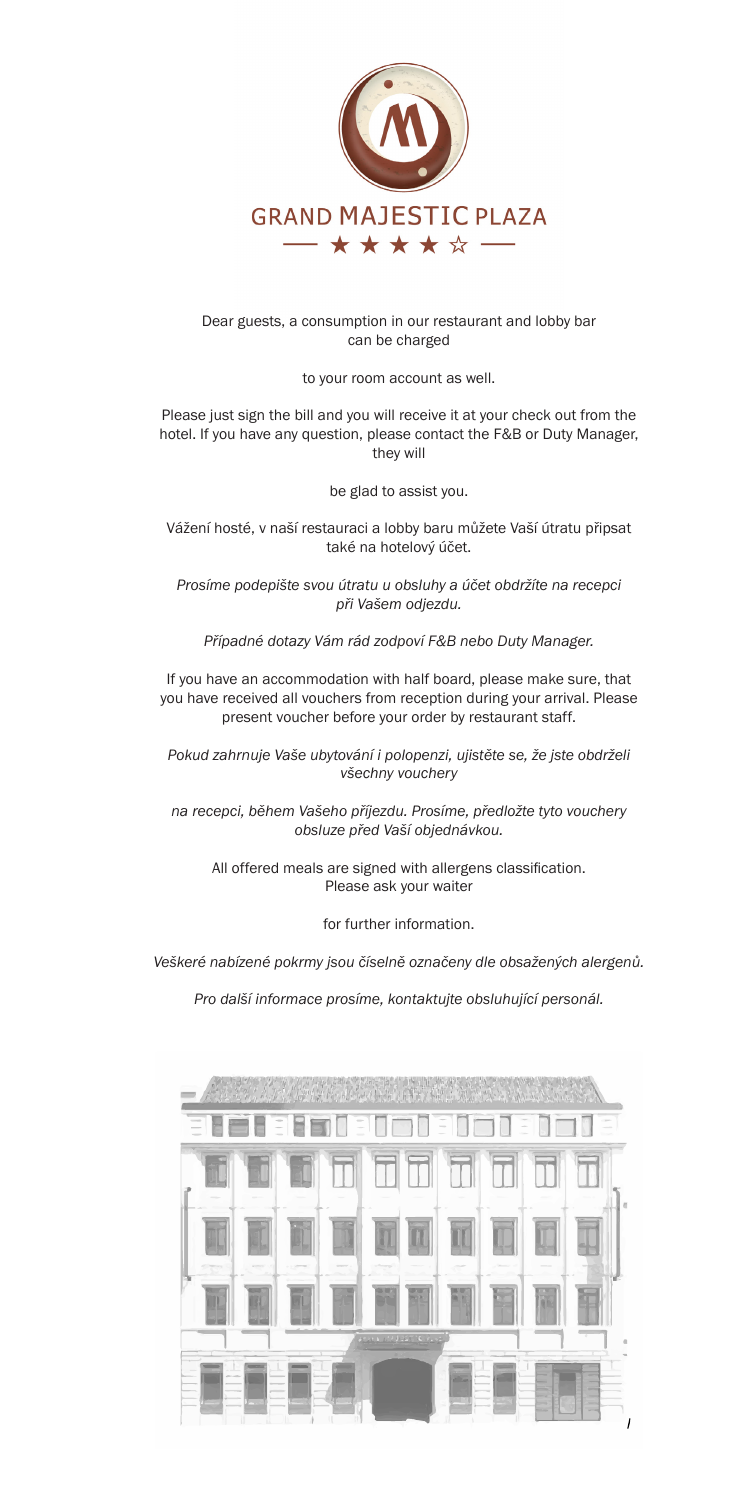#### BEER

| Draught beers / Cepovaná piva<br>PILSNER URQURELL (LAGER) / 1,12 / | 40 cl | 80 CZK | 3.20€ |
|--------------------------------------------------------------------|-------|--------|-------|
| Bottled beers / Lahvová piva                                       |       |        |       |
| BIRREL / 1,12 /<br>non alcohol                                     | 33 cl | 65 CZK | 2.60€ |
| DESPERADOS / 1,12 /<br>flavoured beer                              | 33 cl | 75 CZK | 2.60€ |
| Cider                                                              |       |        |       |
| SEASONAL OFFER / 1,12 /                                            | 33 cl | 90 CZK | 3.60€ |
|                                                                    |       |        |       |

#### WINE BY THE GLASS

| White wines / Bílá vína                 |                  |         |        |
|-----------------------------------------|------------------|---------|--------|
| CHARDONNAY 2020 / 12 /                  | 15 <sub>cl</sub> | 125 CZK | 5.00 € |
| Late Harvest, winery Cibulka, Mikulov   | 75 cl            | 625 CZK | 25.00€ |
| SOAVE DOC "CORTE NOA" 2019 / 12 /       | 15 <sub>cl</sub> | 125 CZK | 5.00€  |
| Italy, Veneto, winery Giarola (Bernard) | 75 cl            | 625 CZK | 25.00€ |
| Red wines / Červená vína                |                  |         |        |
| RULANDSKÉ MODRÉ 2020 / 12 /             | 15 <sub>cl</sub> | 125 CZK | 5.00€  |
| Late Harvest, winery Cibulka, Mikulov   | 75 cl            | 625 CZK | 25.00€ |
| PRIMITIVO DEL SALENTO IGT / 12 /        | 15 <sub>cl</sub> | 125 CZK | 5.00€  |
| Italy, Piemont, winery Arduini          | 75 cl            | 625 CZK | 25.00€ |
|                                         |                  |         |        |

#### SPARKLING WINE & CHAMPAGNE

| Prosecco La Riva Rebulli Superiore DOCG Brut / 12 /<br>Valdobiaddenne, Veneto-Italy | 75 cl | 15 cl 125 CZK<br>625 CZK | 5.00 €<br>25.00€ |
|-------------------------------------------------------------------------------------|-------|--------------------------|------------------|
| BOHEMIA SEKT PRESTIGE CHARDONNAY / 12 /<br>Brut - Czech Republic                    |       | 75 cl 500 CZK            | 20.00€           |
| MOËT & CHANDON / 12 /<br>Imperial Brut - France                                     |       | 75 cl 2 250 CZK 90.00 €  |                  |

DETAILED INFORMATION ABOUT THE WINES BY THE GLASS WILL PROVIDE STAFF PODROBNÉ INFORMACE O ROZLÉVANÝCH VÍNECH VÁM POSKYTNE OBSLUHA

#### PORT WINE

| FONSECA PORTO BIN NO.27 / 12 / | 4 cl 120 CZK | 4.80 € |
|--------------------------------|--------------|--------|
|                                |              |        |

#### SPARKLING DRINKS

| WINE SPRITZ / 12 /<br>White house wine & soda                                     | 20 cl 120 CZK | 4.80 €          |
|-----------------------------------------------------------------------------------|---------------|-----------------|
| APEROL SPRITZ / 12 /<br>Prosecco & Aperol, soda                                   | 17 cl 150 CZK | 6.00 €          |
| HUGO SPRITZ / 12 /<br>Prosecco & soda, Elderflower syrup, Mint leaves, Fresh lime | 17 cl 150 CZK | 6.00 $\epsilon$ |

Prices quoted in EUR are approximate and indicative only, based on an exchange rate of CZK 25,00 to 1 euro. Prices inclusive of VAT. Service is not included. MARCH 2022. Accountable Manager:Roman Vaněk roman.vanek@le-hotels.cz/ www.le-hotels.cz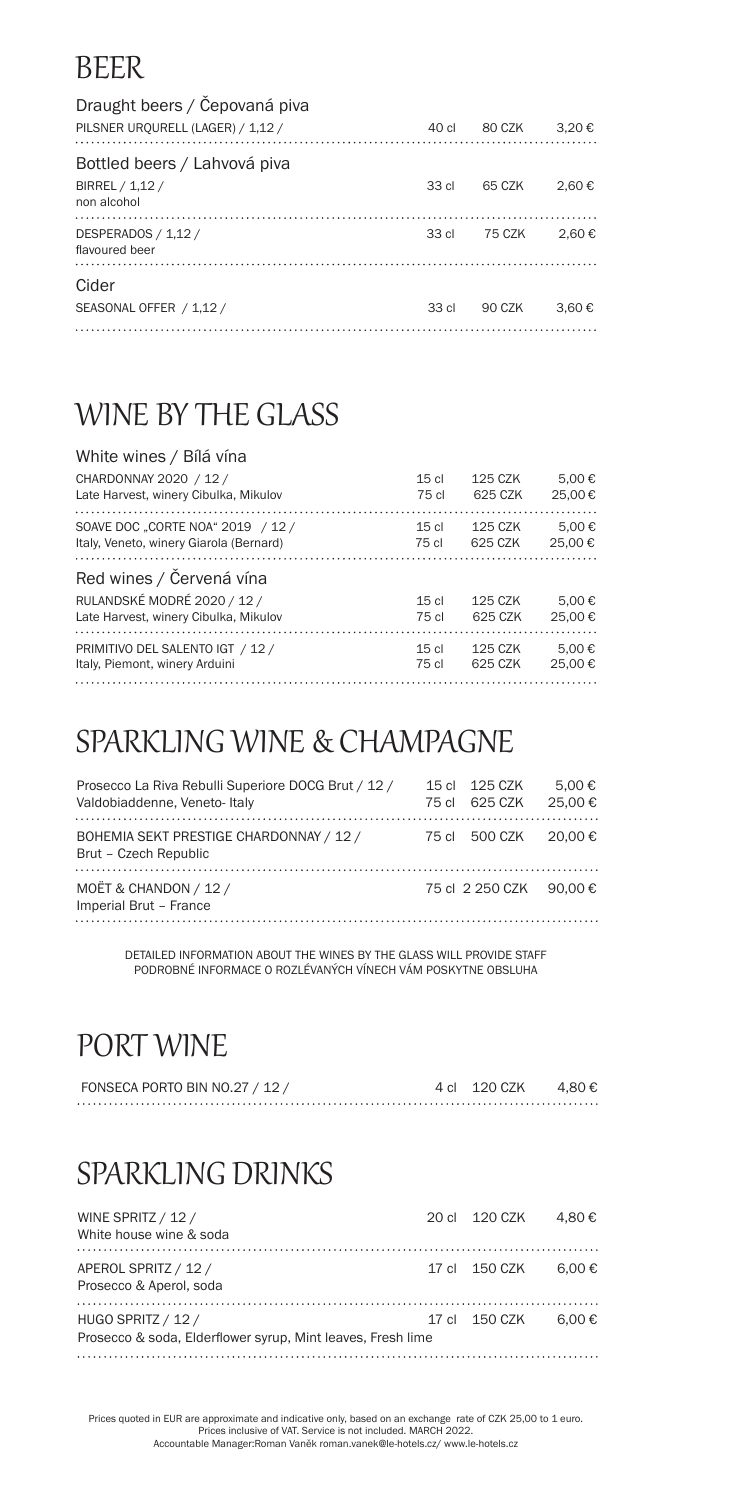### LIQUEUR

| <b>BECHEROVKA</b>                  | 4 cl      | 110 CZK | 4,40€           |
|------------------------------------|-----------|---------|-----------------|
| <b>JÄGERMEISTER</b>                | 4 cl      | 120 CZK | 4,80€           |
| JÄGERMEISTER MANIFEST              | 4 cl      | 160 CZK | 6,40€           |
| FERNET STOCK / FERNET STOCK CITRUS | 4 cl      | 120 CZK | 4,80€           |
| <b>COINTREAU</b>                   | 4 cl      | 120 CZK | 4.80 €          |
| AMARETTO DISARONNO                 | $4 \,$ cl | 120 CZK | 4.80€           |
| <b>BAILEY S IRISH CREAM</b>        | 4 cl      | 120 CZK | 4,80 €          |
| KAHLÚA                             | $4 \,$ cl | 120 CZK | 4.80€           |
| SAMBUCA ANTIKA, BARTENDER'S OFFER  | 4 cl      | 120 CZK | 4,80€           |
| <b>GRAND MARNIER CORDON ROUGE</b>  | 4 cl      | 130 CZK | 5,20€           |
| <b>GRAPPA SIBONA DI CHARDONNAY</b> | 4 cl      | 150 CZK | 6.00 $\epsilon$ |
|                                    |           |         |                 |

#### COGNAC & ARMAGNAC & BRANDY

| METAXA 12* / 1,12 /                     |      | 4 cl  150 CZK | 6.00 $\epsilon$ |
|-----------------------------------------|------|---------------|-----------------|
| ARARAT 20YO / 12 /                      |      | 4 cl  190 CZK | 7.60€           |
| REMY MARTIN VSOP 0.7.1 / 12 /           |      | 4 cl  190 CZK | 7.60€           |
| REMY MARTIN 1738 AC. ROYAL / 12 /       |      | 4 cl 290 CZK  | 11.60€          |
| REMY MARTIN MARTIN XO EXCELLENCE / 12 / | 4 cl | 590 CZK       | 23.60€          |
| HENNESSY XO / 12 /                      | 4 cl | 690 CZK       | 27.60€          |
|                                         |      |               |                 |

#### SCOTCH & IRISH WHISKY

| JOHNIE WALKER RED LABEL / 1,12 /      | 4 cl            | <b>120 CZK</b> | 4,80€   |
|---------------------------------------|-----------------|----------------|---------|
| JOHNIE WALKER BLACK LABEL / 1,12 /    | 4 cl            | <b>190 CZK</b> | 7,60€   |
| JOHNIE WALKER DOUBLE BLACK / 1,12 /   | 4 cl            | <b>220 CZK</b> | 8,80€   |
| JOHNIE WALKER GREEN LABEL / 1,12 /    | 4 cl            | 250 CZK        | 10,00€  |
| JOHNIE WALKER GOLD LABEL / 1,12 /     | 4 cl            | 350 CZK        | 14,00 € |
| JOHNIE WALKER BLUE LABEL / 1,12 /     | 4 cl            | 590 CZK        | 23,60€  |
| JAMESON / 1,12 /                      | 4 cl            | <b>120 CZK</b> | 4,80€   |
| JAMESON BLACK BARREL / 1,12 /         | 4 cl            | <b>190 CZK</b> | 7,60€   |
| TULLAMORE DEW / 1,12 /                | 4 cl            | <b>120 CZK</b> | 4,80€   |
| TULLAMORE DEW XO / 1,12 /             | 4 cl            | <b>150 CZK</b> | 6,00€   |
| LAPHROAIG 10YO SINGLE MALT / 1,12 /   | 4 cl            | <b>190 CZK</b> | 7,60€   |
| GLENFIDICH 15YO SINGLE MALT / 1,12 /  | 4 cl            | <b>220 CKZ</b> | 8,80€   |
| GLENFIDDICH 18YO SINGLE MALT / 1,12 / | 4 cl            | 250 CKZ        | 10,00€  |
| CHIVAS REGAL XV 15YO / 1,12 /         | 4 cl            | <b>250 CKZ</b> | 10,00€  |
| TALISKER 10YO / 1,12 /                | 4 cl            | <b>190 CKZ</b> | 7,60€   |
| TALISKER PORT RUIGHE / 1,12 /         | 4 cl            | <b>220 CKZ</b> | 8,80€   |
| LAGAVULIN 16YRS / 1,12 /              | 4 <sub>cl</sub> | 240 CZK        | 9,60€   |
|                                       |                 |                |         |

Prices quoted in EUR are approximate and indicative only, based on an exchange rate of CZK 25,00 to 1 euro.<br>Prices inclusive of VAT. Service is not included. MARCH 2022.<br>Accountable Manager:Roman Vaněk roman.vanek@le-hote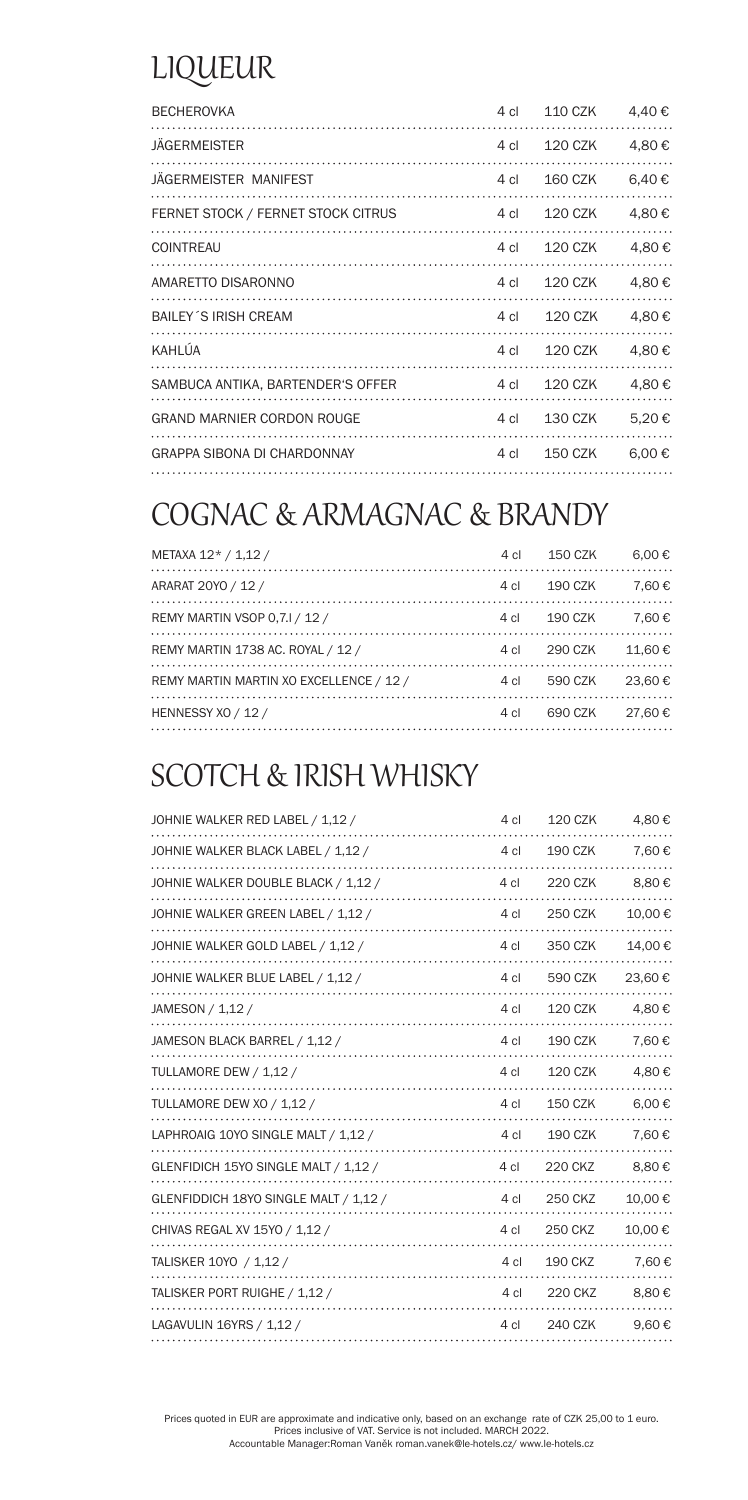#### JAPANESE WHISKEY

| NIKKA FROM THE BARREL / 1,12 / | 4 cl 210 CZK | 8.40 € |
|--------------------------------|--------------|--------|
|                                |              |        |

#### TENNESSEE WHISKEY

| JACK DANIEL S / 1.12 /                | 4 cl 150 CZK 6.00 €  |  |
|---------------------------------------|----------------------|--|
| JACK DANIEL 'S SINGLE BARREL / 1.12 / | 4 cl 250 CZK 10.00 € |  |
| MAKER S MARK / 1.12 /                 | 4 cl 150 CZK 6.00 €  |  |

#### RUM SELECTION

| 4 cl      | <b>110 CZK</b> | 4,40€        |
|-----------|----------------|--------------|
| 4 cl      | 130 CZK        | 5,20€        |
| 4 cl      | 130 CZK        | 5,20€        |
| $4 \,$ cl | 150 CZK        | $6,00 \in$   |
| 4 cl      | 150 CZK        | $6,00 \in$   |
|           | 170 CZK        | $6,80 \in$   |
| 4 cl      | 180 CZK        | 7,20€        |
| 4 cl      | 180 CZK        | 7,20€        |
|           | 190 CZK        | 7,60€        |
| 4 cl      | 220 CZK        | 8,80€        |
| 4 cl      | 220 CZK        | 8,80€        |
| 4 cl      | 350 CZK        | 14,00€       |
|           |                | 4 cl<br>4 cl |

#### GIN SELECTION

| GORDON'S PREMIUM PINK / 12 /<br>England                       | 4 cl | 130 CZK | 5,20€  |
|---------------------------------------------------------------|------|---------|--------|
| GORDON'S PREMIUM / 12 /<br>England                            | 4 cl | 130 CZK | 5,20€  |
| TANQUERAY FLOR DE SEVILLA GIN / 12 /<br>England               | 4 cl | 140 CZK | 5,60€  |
| HENDRICKS GIN / 12 /<br>Scotland                              | 4 cl | 140 CZK | 5,60€  |
| FREDERIC KAFKA LONDON DRY GIN / 12 /<br><b>Czech Republic</b> | 4 cl | 130 CZK | 5,20€  |
| THE ILLUSIONIST DRY GIN / 12 /<br>Germany                     | 4 cl | 200 CZK | 8,00 € |
| TANQUERAY No.TEN / 12 /<br>England                            | 4 cl | 160 CZK | 6.40€  |
| ROKU GIN / 12 /<br>Japanese                                   | 4 cl | 220 CZK | 8,80€  |
|                                                               |      |         |        |

Prices quoted in EUR are approximate and indicative only, based on an exchange rate of CZK 25,00 to 1 euro. Prices inclusive of VAT. Service is not included. MARCH 2022. Accountable Manager:Roman Vaněk roman.vanek@le-hotels.cz/ www.le-hotels.cz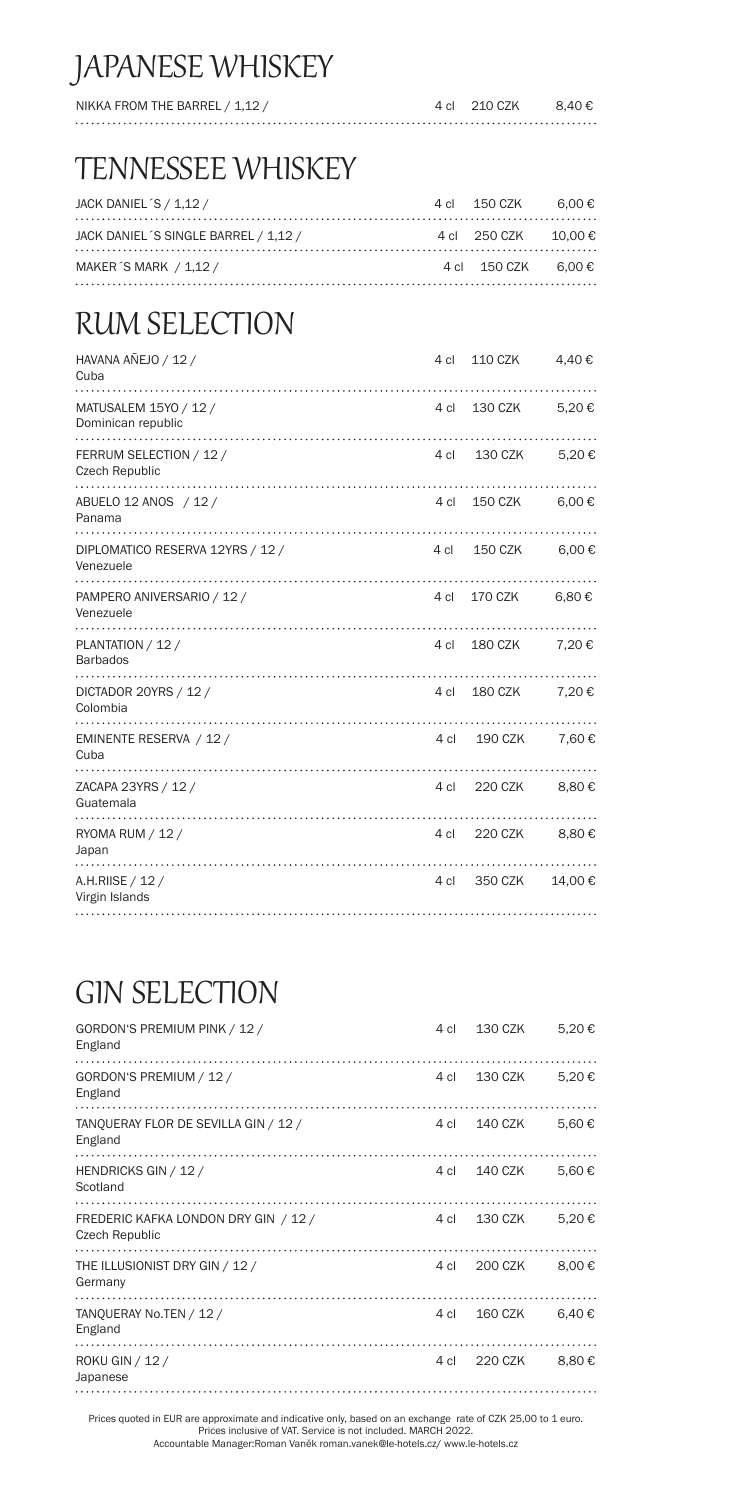#### VODKA SELECTION

| CRYO / 1,12 /<br>Czech Rep. premium                 | 4 cl | 120 CZK | 4.80€           |
|-----------------------------------------------------|------|---------|-----------------|
| ABSOLUT VODKA, BARTENDER'S OFFER / 1,12 /<br>Sweden | 4 cl | 130 CZK | 5.20€           |
| KETEL ONE VODKA / 1,12 /<br>Netherland              | 4 cl | 150 CZK | 6.00 $\epsilon$ |
| GREY GOOSE VODKA / 1,12 /<br><b>FRENCH</b>          | 4 cl | 150 CZK | 6.00 $\epsilon$ |
| HAKU VODKA / 1,12 /<br>Japanese                     | 4 cl | 180 CZK | 7.20€           |
| CIROC VODKA / 1,12 /<br><b>FRENCH</b>               | 4 cl | 180 CZK | 7.20€           |
|                                                     |      |         |                 |

#### SPIRITS

| TEOUILA. BARTENDER'S OFFER / 12 /<br>Gold / Silver | 4 cl 120 CZK 4.80 € |  |
|----------------------------------------------------|---------------------|--|
| ABSINTH / 12 /                                     | 4 cl 130 CZK 5.20 € |  |
| <b>ŽUFÁNEK / 12 /</b>                              | 4 cl 160 CZK 6.40 € |  |

#### SOFT DRINKS

| MATTONI / 12 /<br>Sparkling or still mineral water / minerální perlivá nebo neperlivá voda | 33 cl            | 50 CZK  | 2,00€ |
|--------------------------------------------------------------------------------------------|------------------|---------|-------|
| MATTONI / 12 /<br>Sparkling or still mineral water / minerální perlivá nebo neperlivá voda | 75 cl            | 100 CZK | 4.00€ |
| COCA-COLA or COCA-COLA ZERO / 12 /                                                         | 33 cl            | 65 CZK  | 2,60€ |
| SPRITE / 12 /                                                                              | 33 cl            | 65 CZK  | 2.60€ |
| FANTA / 12 /                                                                               | 33 cl            | 65 CZK  | 2,60€ |
| PREMIUM TONIC, BARTENDER'S OFFER / 12 /                                                    | 20 <sub>cl</sub> | 65 CZK  | 2,60€ |
| GINGER BEER, BARTENDER'S OFFER / 12 /                                                      | 20 <sub>cl</sub> | 65 CZK  | 2,60€ |
| ICE TEA BARTENDER 'S OFFER                                                                 | 33 cl            | 65 CZK  | 2.60€ |
| GRANINI JUICE / 12 /<br>Offer of the day / nabídka dne                                     | 20 cl            | 65 CZK  | 2,60€ |
| FRESH JUICE / ČERSTVĚ VYMAČKANÁ ŠŤÁVA<br>Orange, grapefruit / pomeranč, grep               | 20 cl            | 120 CZK | 4,80€ |
| REDBULL / 12 /                                                                             | 25 cl            | 90 CZK  | 3.60€ |
|                                                                                            |                  |         |       |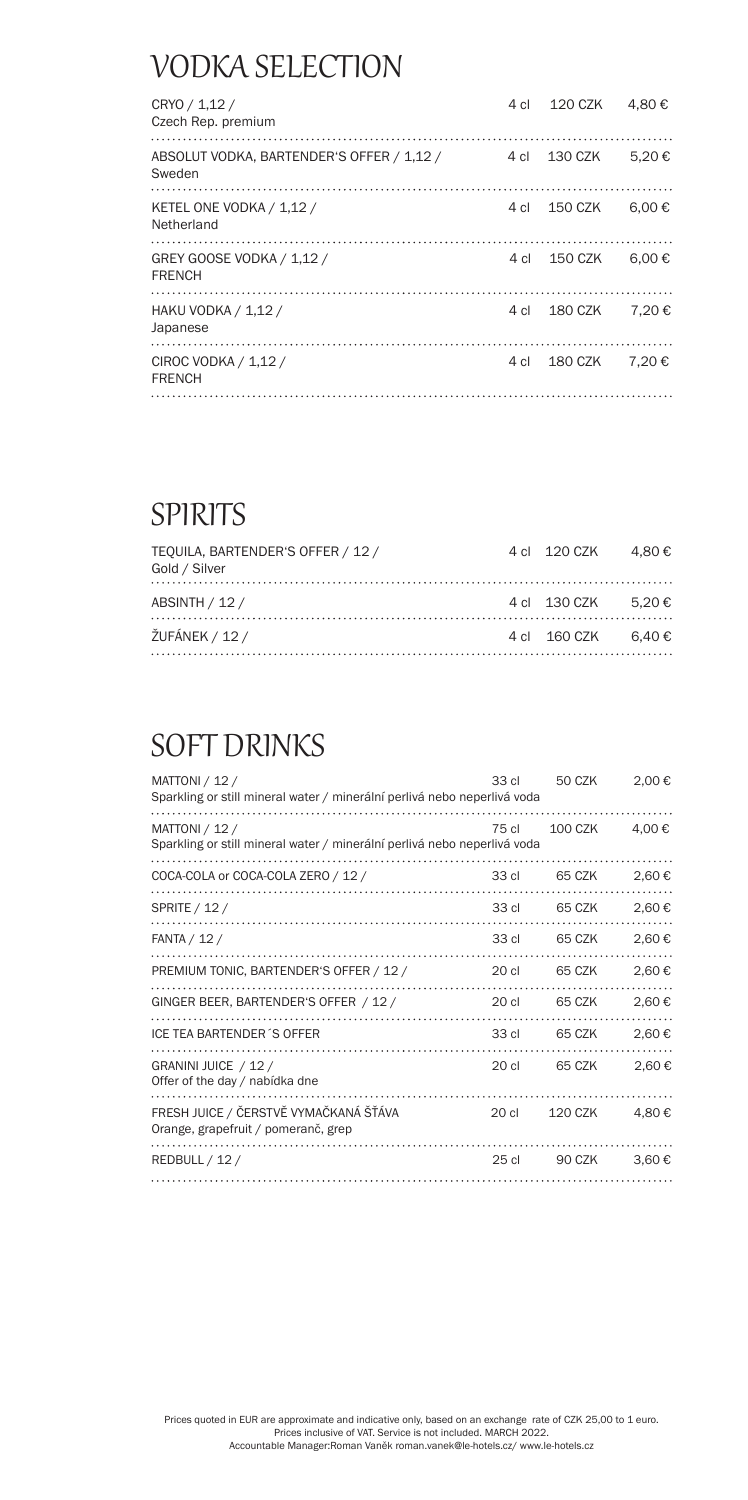#### HOT BEVERAGE

| <b>ESPRESSO RISTRETTO</b>                                                                                                | 60 CZK         | 2,40€ |
|--------------------------------------------------------------------------------------------------------------------------|----------------|-------|
| <b>ESPRESSO</b>                                                                                                          | 60 CZK         | 2,40€ |
| <b>ESPRESSO LUNGO</b>                                                                                                    | 60 CZK         | 2.40€ |
| <b>ESPRESSO DOUBLE</b>                                                                                                   | <b>110 CZK</b> | 4,40€ |
| ESPRESSO MACCHIATO / 7 /                                                                                                 | 70 CZK         | 2,80€ |
| ESPRESSO CAPPUCCINO / 7 /                                                                                                | 80 CZK         | 3,20€ |
| LATTÉ MACCHIATO / 7 /                                                                                                    | 80 CZK         | 3,20€ |
| ESPRESSO DECAFFEINATED / BEZ KOFEINU                                                                                     | 60 CZK         | 2,40€ |
| IRISH COFFEE/IRSKÁ KÁVA / 7 /<br>with irish whisky and whipped cream/s irskou whisky a šlehačkou                         | 130 CZK        | 5.20€ |
| WIENNESE COFFEE / VÍDEŇSKÁ KÁVA / 7 /<br>with whipped cream / se šlehačkou                                               | 100 CZK        | 4,00€ |
| CAFÉ FRAPPÉ / 7 /<br>iced coffee whipped cream / ledová káva se šlehačkou                                                | 100 CZK        | 4,00€ |
| HOT CHOCOLATE / HORKÁ ČOKOLÁDA / 3,7 /<br>creamy dark chocolate with whipped cream / krémová tmavá čokoláda se šlehačkou | 70 CZK         | 2,80€ |
| SELECTION OF PREMIUM TEAS                                                                                                | 60 CZK         | 2,40€ |
|                                                                                                                          |                |       |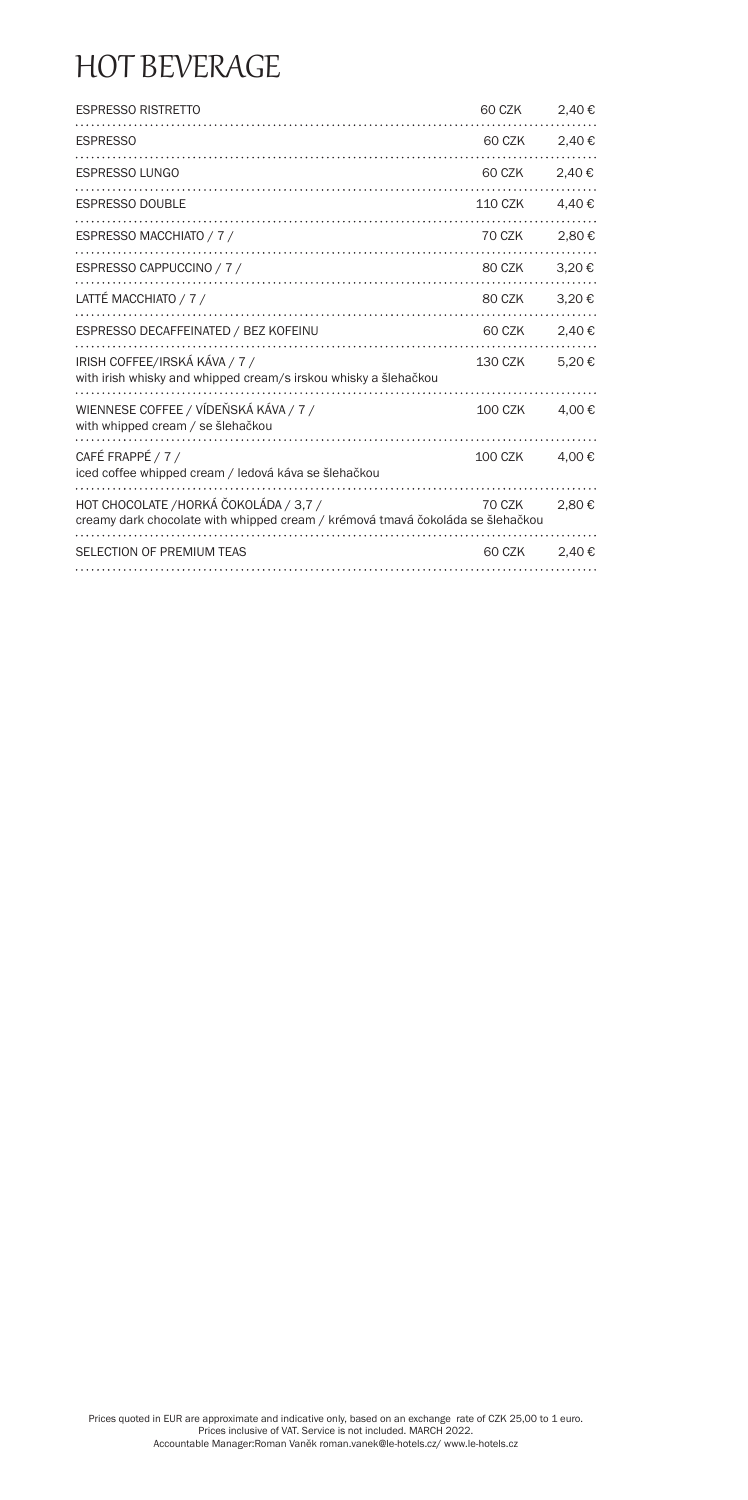#### SALADS

CAESAR SALAD / 200 CZK / 250 CZK / 310 CZK 7,40 € / 9,20 € / 11,50 €

CHICKEN OR PRAWNS Iceberg salad, grilled chicken breast or prawns, anchovy-mayonnaise dressing Ledový salát s grilovaným kuřetem něco krevetami, ančovičkovo-majonézový dresink allergens / alergeny: 1,3,4,7,9,11

> Salads are served with home-made pastry or French baguette. Saláty podáváme s domácím pečivem nebo francouzskou bagetkou

#### SOUP

| SOUP OF THE DAY/POLÉVKA DLE DENNÍ NABÍDKY                                                | 80 CZK | 3.20€ |
|------------------------------------------------------------------------------------------|--------|-------|
| With home-made pastry or french baguette / S domácím pečivem nebo francouzskou bagetkou. |        |       |
|                                                                                          |        |       |

#### BAR RECOMMENDS

| <b>CLUB SANDWICH</b><br>Grilled chicken breast, roasted bacon, egg, mayonnaise<br>/ Grilovaná kuřecí prsa, pečená slanina, vejce, majonéza<br>Allergens / alergeny: 1,3,7,11                   | 240 CZK | 9,60€           |
|------------------------------------------------------------------------------------------------------------------------------------------------------------------------------------------------|---------|-----------------|
| FRIED JALAPENOS WITH CHEDDAR<br>Fried jalapenos filled with cheddar and mustard honey dip<br>/ Smažené jalapeños plněné chedarem s hořčicovo-medovým dipem<br>Allergens / alergeny: 1,3,7,9,12 | 150 CZK | 6.00 $\epsilon$ |
| ONION RINGS<br>Fried onion rings with BBQ dip<br>/ Smažené cibulové kroužky s BBQ dipem<br>Allergens / alergeny: 1,3,12                                                                        | 120 CZK | 4.80€           |
| <b>FISH AND CHIPS</b><br>Fish and Chips served with mayonnaise<br>/ Fish and Chips podávané s majonézou<br>Allergens / alergeny: 1,3,7                                                         | 190 CZK | 7.60€           |
|                                                                                                                                                                                                |         |                 |

ALL SANDWICHES ARE SERVED WITH STEAK FRENCH FRIES AND SPICED CHILLI SAUCE. SENDVIČE PODÁVÁME SE STEAKOVÝMI HRANOLKAMI A PIKANTNÍ CHILLI OMÁČKOU.

#### **DESSERTS**

| APPLE STRUDEL WITH WALNUTS<br>Jablečný závin s vlašskými ořechy<br>Allergens / Alergeny: 1, 3,5,7,8,11                                               | 110 CZK | 4.40 € |
|------------------------------------------------------------------------------------------------------------------------------------------------------|---------|--------|
| VARIETY OF ICE CREAM AND SORBETS<br>Variace zmrzlin a sorbetů<br>Allergens / Alergeny: 7,8                                                           | 110 CZK | 4.40 € |
| CHOCOLATE FONDANT WITH FRUIT TARTARE AND FRUIT SORBET<br>Čokoládový fondán s ovocným tataráčkem a ovocným sorbetem<br>Allergens / Alergeny: 1,3,7,11 | 140 CZK | 5.60€  |